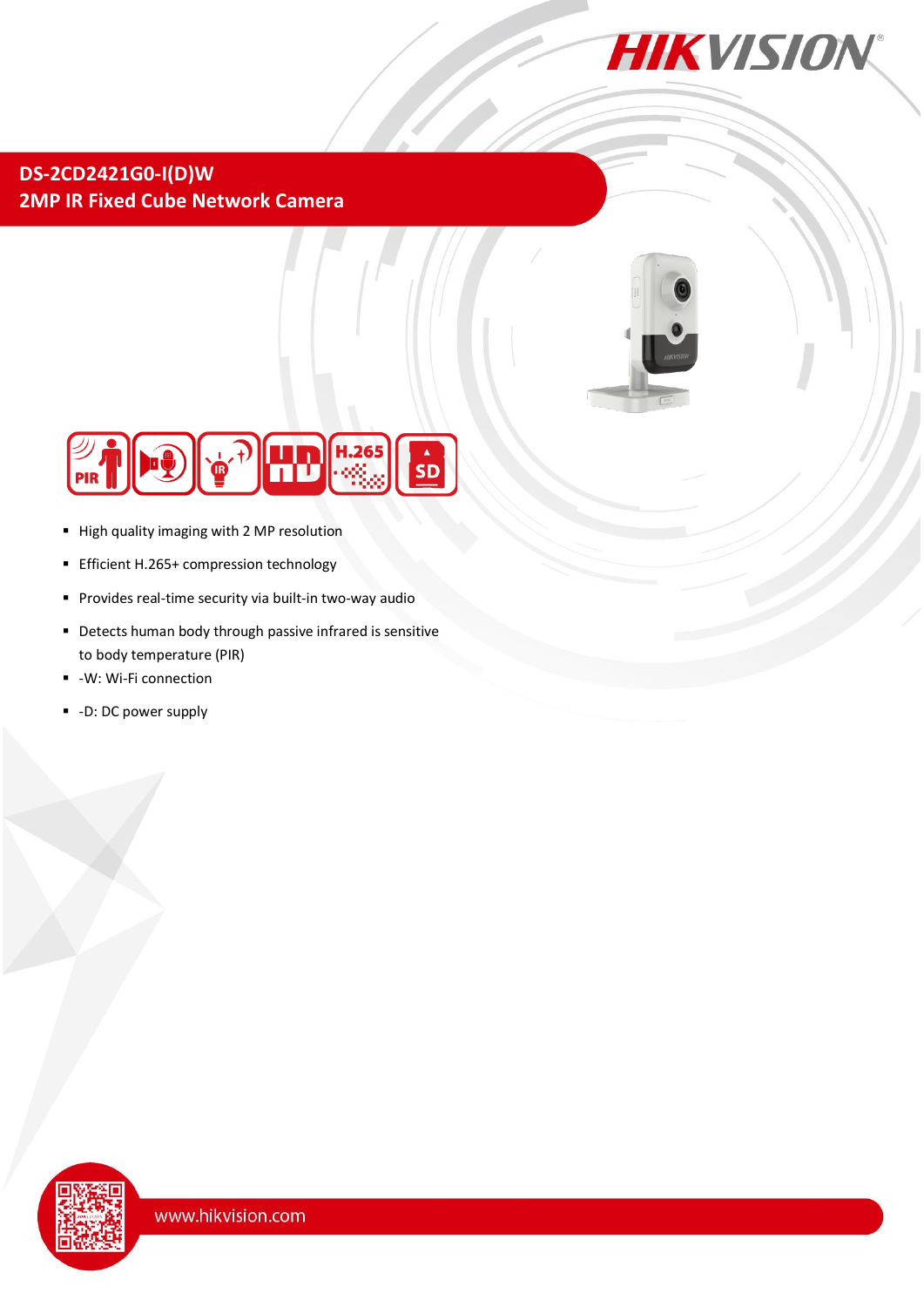

## **Specification**

| Camera                             |                                                                                         |  |
|------------------------------------|-----------------------------------------------------------------------------------------|--|
| Image Sensor                       | 1/2.7" Progressive Scan CMOS                                                            |  |
| Min. Illumination                  | Color: 0.028 Lux @ (F2.0, AGC ON)                                                       |  |
| Shutter Speed                      | 1/3 s to 1/100,000 s                                                                    |  |
| Slow Shutter                       | Yes                                                                                     |  |
| Day & Night                        | IR Cut Filter                                                                           |  |
| Angle Adjustment                   | Pan: 0° to 360°, Tilt: 0° to 90°, Rotate: 0° to 360°                                    |  |
| <b>WDR</b>                         | <b>DWDR</b>                                                                             |  |
| Lens                               |                                                                                         |  |
| Lens                               | 2 mm/2.8 mm/4 mm                                                                        |  |
| Aperture                           | F2.0                                                                                    |  |
| <b>FOV</b>                         | 2 mm: horizontal FOV: 132°, vertical FOV: 77°, diagonal FOV: 153°                       |  |
|                                    | 2.8 mm: horizontal FOV: 107°, vertical FOV: 57°, diagonal FOV: 126°                     |  |
|                                    | 4 mm: horizontal FOV: 85°, vertical FOV: 45°, diagonal FOV: 101°                        |  |
| Lens Mount                         | M12                                                                                     |  |
| Illuminator                        |                                                                                         |  |
| IR Range                           | Up to 10 m                                                                              |  |
| Wavelength                         | 850 nm                                                                                  |  |
| <b>Video</b>                       |                                                                                         |  |
| Max. Resolution                    | $1920 \times 1080$                                                                      |  |
| Main Stream                        | 50Hz: 25 fps (1920 × 1080, 1280 × 720)                                                  |  |
|                                    | 60Hz: 30 fps (1920 × 1080, 1280 × 720)                                                  |  |
| Sub Stream                         | 50Hz: 25 fps (640 × 360)                                                                |  |
|                                    | 60Hz: 30 fps $(640 \times 360)$                                                         |  |
|                                    | Main stream: H.265+/H.264+/H.265/H.264                                                  |  |
| Video Compression                  | Sub-stream: H.265/H.264/MJPEG                                                           |  |
| H.264 Type                         | Baseline Profile/Main Profile                                                           |  |
| H.265 Type                         | <b>Main Profile</b>                                                                     |  |
| Video Bit Rate                     | 32 Kbps to 8 Mbps                                                                       |  |
| <b>Audio</b>                       |                                                                                         |  |
| Audio Compression                  | G.711/G.722.1/G.726/MP2L2/PCM/MP3                                                       |  |
| Audio Bit Rate                     | 64Kbps(G.711)/16Kbps(G.722.1)/16Kbps(G.726)/32-192Kbps(MP2L2)/8Kbps-320Kbps(<br>MP3)    |  |
| <b>Environment Noise Filtering</b> | Yes                                                                                     |  |
| <b>Audio Sampling Rate</b>         | 8 kHz/16 kHz                                                                            |  |
| <b>Smart Feature-Set</b>           |                                                                                         |  |
|                                    | Motion detection, video tampering alarm, exception (network disconnected, IP            |  |
| <b>Basic Event</b>                 | address conflict, illegal login, HDD full, HDD error), scene change detection           |  |
| Linkage Method                     | Upload to FTP/NAS/memory card, notify surveillance center, trigger recording, trigger   |  |
|                                    | capture, audible warning                                                                |  |
| Image                              |                                                                                         |  |
| Image Enhancement                  | BLC, HLC, 3D DNR                                                                        |  |
| <b>Image Setting</b>               | Saturation, brightness, contrast, sharpness, AGC and white balance adjustable by client |  |
|                                    | software or web browser                                                                 |  |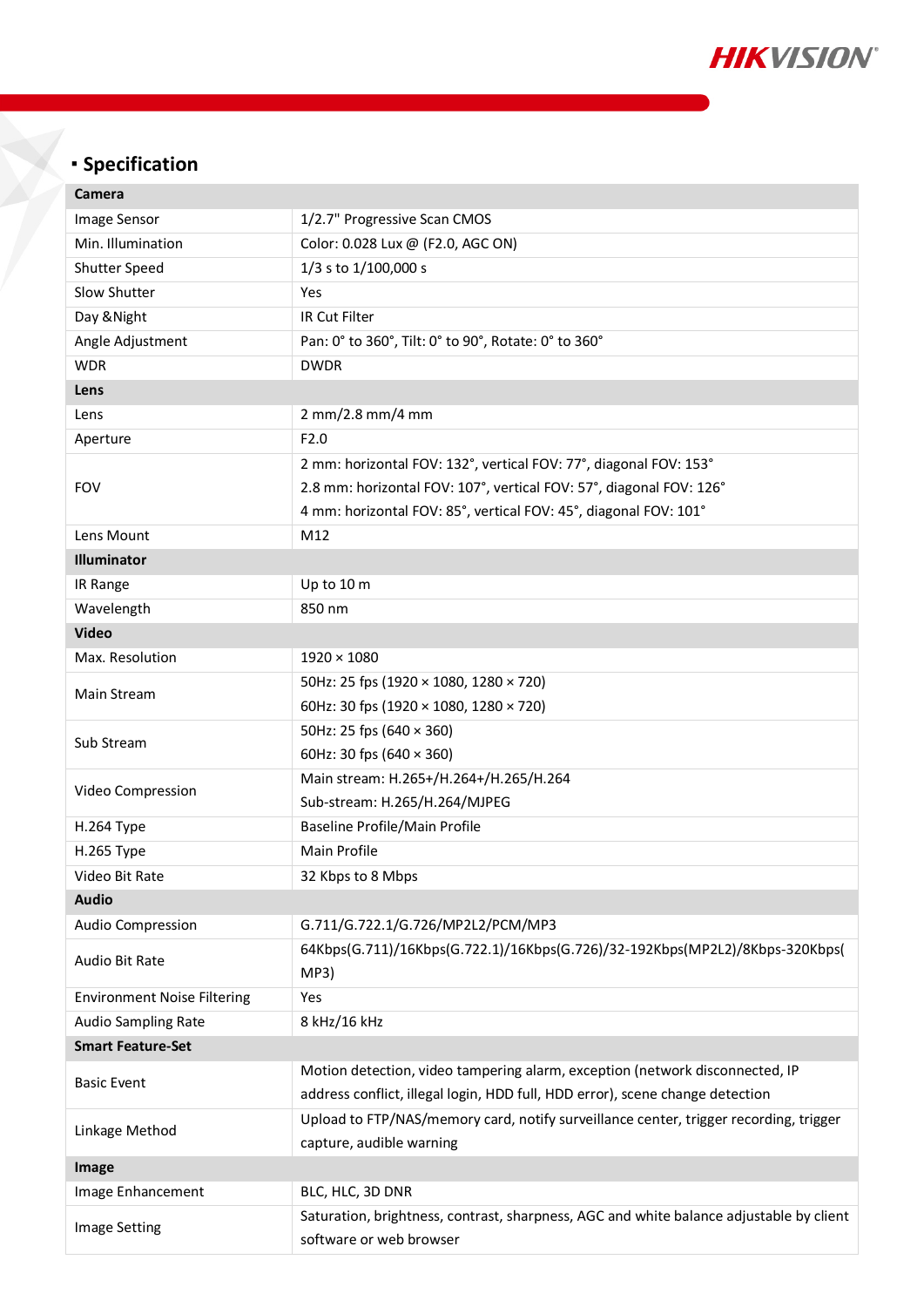

| Day/Night Switch                           | Day/Night/Auto/Schedule                                                                                                                                                                                                                                                  |
|--------------------------------------------|--------------------------------------------------------------------------------------------------------------------------------------------------------------------------------------------------------------------------------------------------------------------------|
| Wi-Fi                                      |                                                                                                                                                                                                                                                                          |
| Protocol                                   | IEEE802.11b, 802.11g, 802.11n                                                                                                                                                                                                                                            |
| Frequency                                  | 2.4 GHz - 2.4835 GHz                                                                                                                                                                                                                                                     |
| <b>Channel Bandwidth</b>                   | 20/40MHz Support                                                                                                                                                                                                                                                         |
| Modulation                                 | 802.11b: DSSS, 802.11g: OFDM, 802.11n(20MHz&40MHz): OFDM                                                                                                                                                                                                                 |
| Security                                   | 64/128-bit WEP, WPA-EAP/WPA2-EAP, WPA-PSK/WPA2-PSK                                                                                                                                                                                                                       |
| <b>Transfer Rate</b>                       | 11b: 11Mbps, 11g: 54Mbps, 11n: up to 150Mbps                                                                                                                                                                                                                             |
| Wireless Range                             | 50 meters (The performance varies based on actual environment)                                                                                                                                                                                                           |
| <b>Network</b>                             |                                                                                                                                                                                                                                                                          |
| Network Storage                            | MicroSD/SDHC/SDXC card (256 GB) local storage, ANR and NAS (NFS, SMB/CIFS)                                                                                                                                                                                               |
| Protocols                                  | TCP/IP, ICMP, DHCP, DNS, DDNS, RTP, RTSP, NTP, UPnP, SMTP, IGMP, IPv6, UDP, QoS,<br>Bonjour                                                                                                                                                                              |
| API                                        | ONVIF (PROFILE S, PROFILE G), ISAPI, SDK                                                                                                                                                                                                                                 |
| Security                                   | Password protection, complicated password, IP address filter, Watermark, HTTPS<br>encryption, basic and digest authentication for HTTP/HTTPS, WSSE and digest<br>authentication for ONVIF, 802.1X authentication (EAP-MD5)                                               |
| Simultaneous Live View                     | Up to 6 channels                                                                                                                                                                                                                                                         |
| User/Host                                  | Up to 32 users, 3 levels: administrator, operator and user                                                                                                                                                                                                               |
| Client                                     | iVMS-4200, Hik-Connect, iVMS-4500, iVMS-5200                                                                                                                                                                                                                             |
| Web Browser                                | IE8+, Chrome 31.0-44, Firefox30.0-51, Safari8.0+                                                                                                                                                                                                                         |
| <b>Interface</b>                           |                                                                                                                                                                                                                                                                          |
| <b>Communication Interface</b>             | 1 RJ45 10M/100M self-adaptive Ethernet port                                                                                                                                                                                                                              |
| Audio                                      | 1 input (built-in microphone), 1 output (built-in speaker)                                                                                                                                                                                                               |
| On-board Storage                           | Built-in micro SD/SDHC/SDXC slot, up to 256 GB                                                                                                                                                                                                                           |
| General                                    |                                                                                                                                                                                                                                                                          |
| <b>General Function</b>                    | Anti-flicker, heartbeat, mirror, password protection, privacy mask, flash log                                                                                                                                                                                            |
| Reset                                      | Reset via reset button on camera body, web browser and client software                                                                                                                                                                                                   |
| <b>Startup and Operating</b><br>Conditions | -10 °C to 40°C (14 °F to 104 °F), humidity 95% or less (non-condensing)                                                                                                                                                                                                  |
| <b>Storage Conditions</b>                  | -10 °C to 40°C (14 °F to 104 °F), humidity 95% or less (non-condensing)                                                                                                                                                                                                  |
| Power Supply                               | DS-2CD2421G0-IW:<br>12 VDC ± 25%, Ø5.5 mm coaxial power plug; PoE (802.3af, class 3)<br>DS-2CD2421G0-IDW:<br>12 VDC ± 25%, Ø5.5 mm coaxial power plug<br>DS-2CD2421G0-I:<br>12 VDC ± 25%, Ø5.5 mm coaxial power plug; PoE (802.3af, class 3)                             |
| Power Consumption and<br>Current           | DS-2CD2421G0-IW:<br>12 VDC, 0.54 A, max. 6.5 W<br>PoE (802.3af, 36 V to 57 V), 0.21 A to 0.13 A, max. 7.5 W<br>DS-2CD2421G0-IDW:<br>12 VDC, 0.54 A, max. 6.5 W<br>DS-2CD2421G0-I:<br>12 VDC, 0.42 A, max. 5 W<br>PoE (802.3af, 36 V to 57 V), 0.17 A to 0.11 A, max. 6 W |
| Material                                   | Plastic                                                                                                                                                                                                                                                                  |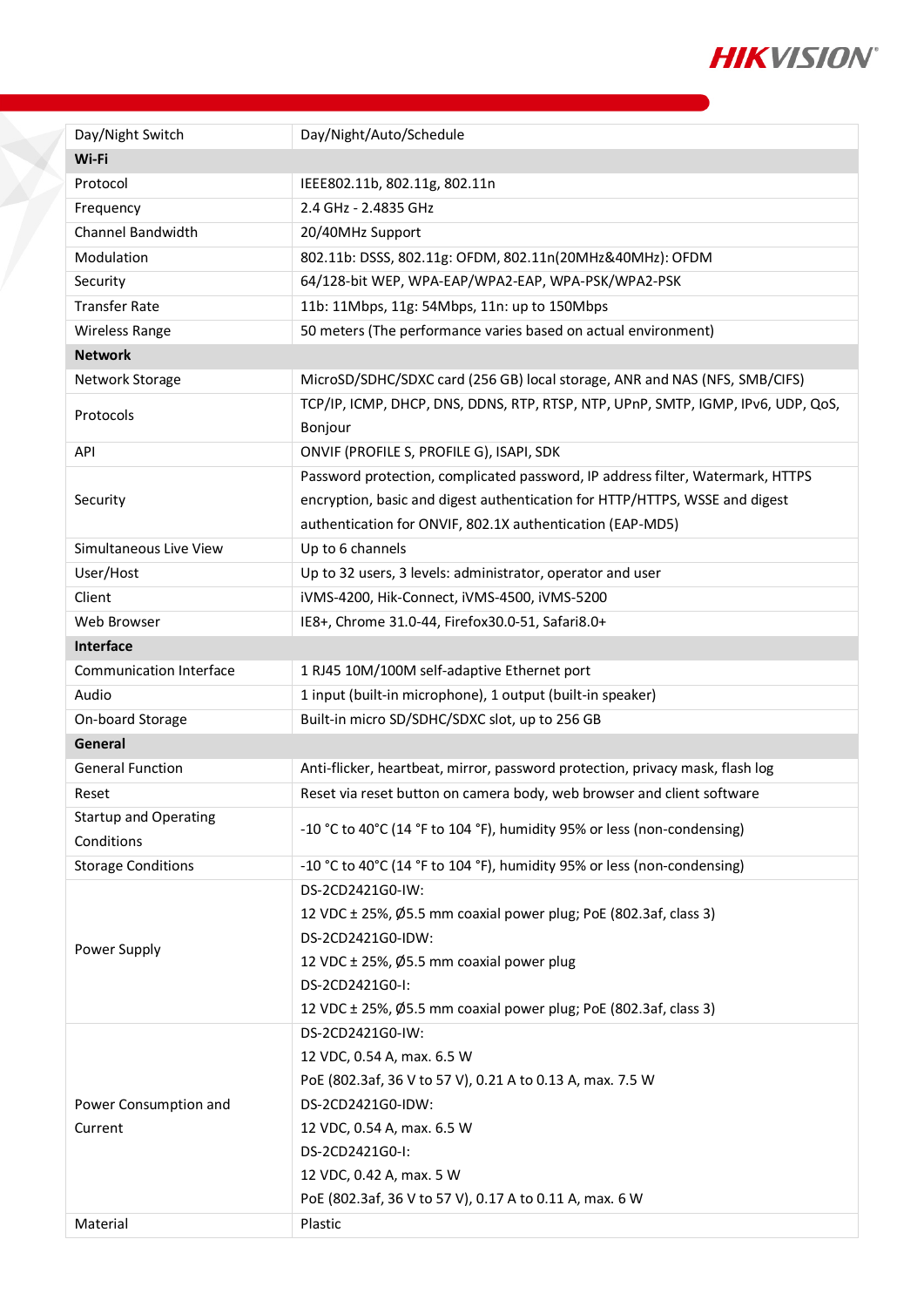

| <b>Dimensions</b> | Camera: $102.9 \times 65.2 \times 32.6$ mm $(4'' \times 2.6'' \times 1.3'')$<br>With package: 150 × 125 × 99 mm (5.9" × 4.9" × 3.9") |
|-------------------|--------------------------------------------------------------------------------------------------------------------------------------|
| Weight            | Camera: Approx. 120 g (0.3 lb.)<br>With package: Approx. 380 g (0.8 lb.)                                                             |
| Approval          |                                                                                                                                      |
| <b>EMC</b>        | FCC (47 CFR Part 15, Subpart B); CE-EMC (EN 55032: 2015, EN 61000-3-2: 2014, EN                                                      |
|                   | 61000-3-3: 2013, EN 50130-4: 2011 +A1: 2014); RCM (AS/NZS CISPR 32: 2015); IC                                                        |
|                   | (ICES-003: Issue 6, 2016); KC (KN 32: 2015, KN 35: 2015)                                                                             |
| Safety            | UL (UL 60950-1); CB (IEC 60950-1:2005 + Am 1:2009 + Am 2:2013); CE-LVD (EN                                                           |
|                   | 60950-1:2005 + Am 1:2009 + Am 2:2013); BIS (IS 13252(Part                                                                            |
|                   | 1):2010+A1:2013+A2:2015); LOA (IEC/EN 60950-1)                                                                                       |
| Chemistry         | CE-RoHS (2011/65/EU); WEEE (2012/19/EU); Reach (Regulation (EC) No 1907/2006)                                                        |
| Protection        | Ingress protection: IP66 (IEC 60529-2013), IK10 (IEC 62262:2002)                                                                     |

## **Available Model**

DS-2CD2421G0-IW(2.8mm, 4mm)(W)

## **Dimension**